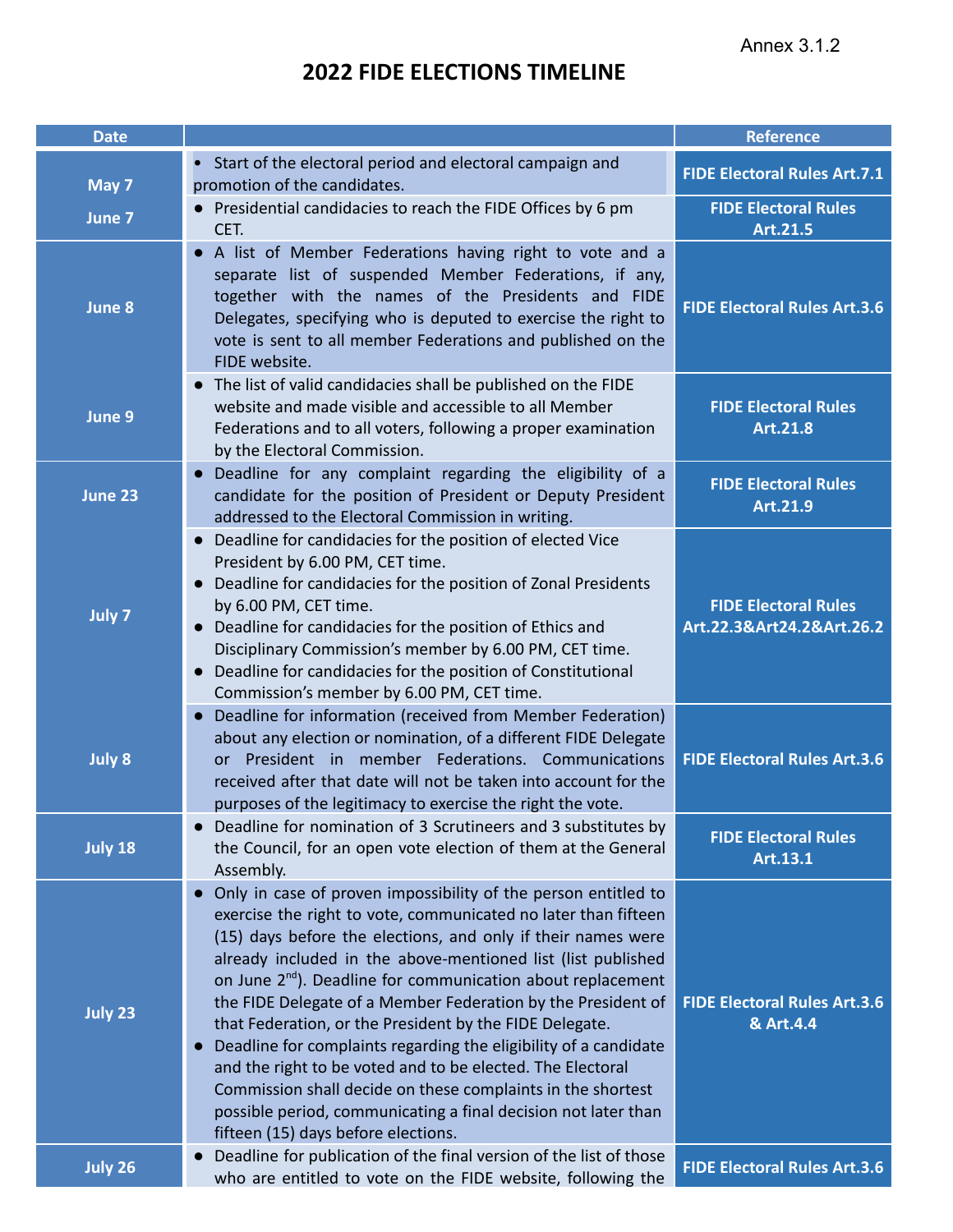| <b>August 2</b> | verification by the Electoral Commission, by 6.00 PM CET<br>time.<br>• In case the candidate of a Presidential ticket for the position<br>of Deputy President becomes incapable to run for the<br>election (death, illness or similar serious reasons to be judged<br>by the Electoral Commission), he/she can be replaced on the<br>Presidential ticket within twenty (20) days after the<br>unexpected event, but at the latest five (5) days before the<br>elections.<br>In case the Presidential Candidate becomes incapable to run<br>for the election, the respective Presidential ticket shall not<br>participate in the elections.<br>Deadline for the replacements on the Presidential ticket of<br>any member, except for Presidential candidate. | <b>FIDE Electoral Rules</b><br>Art.21.10 |
|-----------------|-------------------------------------------------------------------------------------------------------------------------------------------------------------------------------------------------------------------------------------------------------------------------------------------------------------------------------------------------------------------------------------------------------------------------------------------------------------------------------------------------------------------------------------------------------------------------------------------------------------------------------------------------------------------------------------------------------------------------------------------------------------|------------------------------------------|
| <b>August 7</b> | <b>GENERAL ASSEMBLY/ELECTIONS</b>                                                                                                                                                                                                                                                                                                                                                                                                                                                                                                                                                                                                                                                                                                                           |                                          |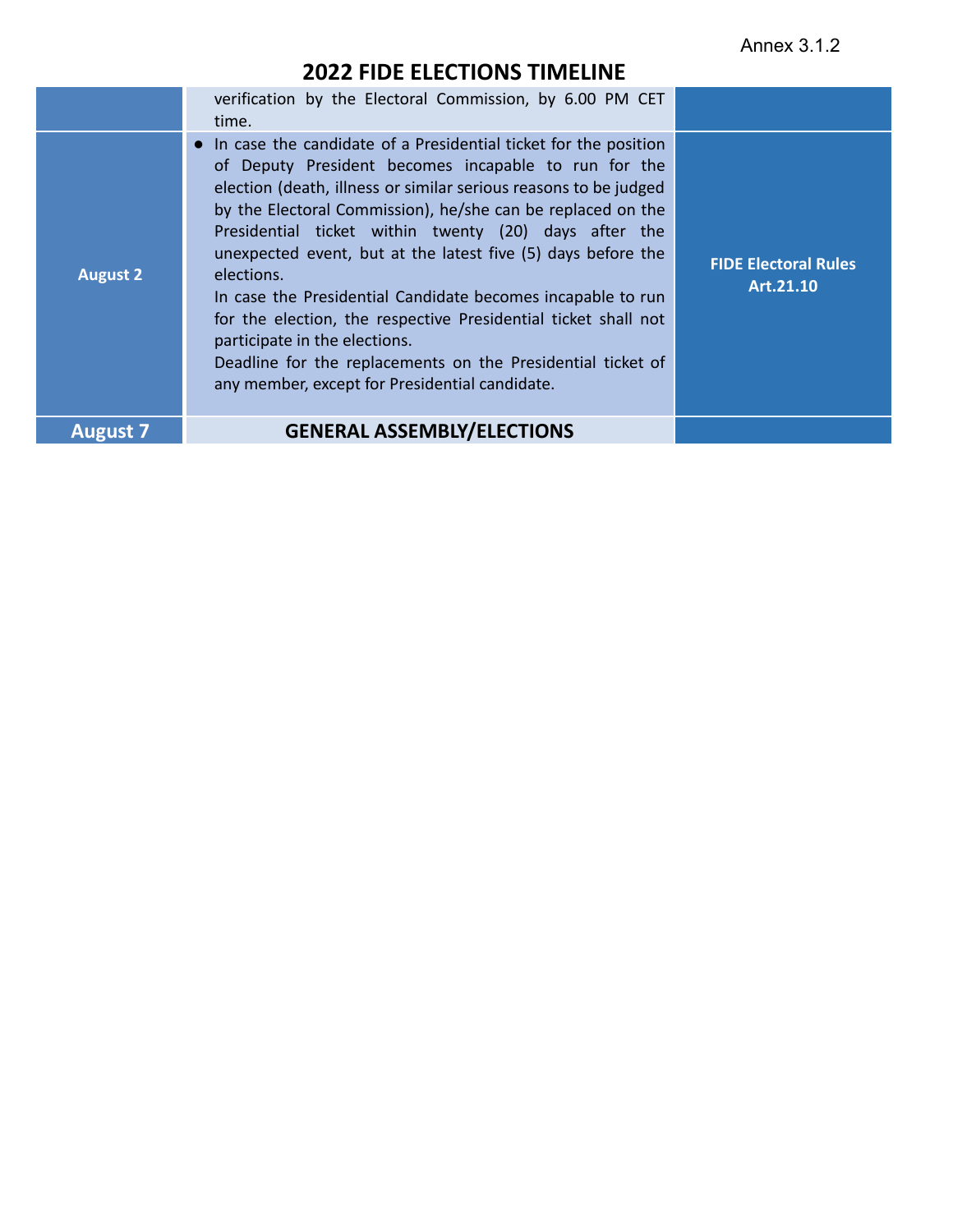|           | <b>ADDITIONAL NOTES</b>                                                                                                                                                                                                                                                                                                                                                                                                                                                                                                                                                                                                                                                                                                                                                                                                                                                                                                                                                                                                                                                                                                                                                                                                | <b>Reference</b>                                   |
|-----------|------------------------------------------------------------------------------------------------------------------------------------------------------------------------------------------------------------------------------------------------------------------------------------------------------------------------------------------------------------------------------------------------------------------------------------------------------------------------------------------------------------------------------------------------------------------------------------------------------------------------------------------------------------------------------------------------------------------------------------------------------------------------------------------------------------------------------------------------------------------------------------------------------------------------------------------------------------------------------------------------------------------------------------------------------------------------------------------------------------------------------------------------------------------------------------------------------------------------|----------------------------------------------------|
|           | At the opening of the General Assembly, the Chairman of the Electoral Commission or of the<br>Constitutional Commission reports on the complete list of those entitled to vote and answers<br>any questions and comments. The General Assembly cannot overrule the decisions of the<br>Electoral Commission and of the Constitutional Commission.                                                                                                                                                                                                                                                                                                                                                                                                                                                                                                                                                                                                                                                                                                                                                                                                                                                                      | <b>FIDE Electoral Rules</b><br><b>Art.3.9</b>      |
|           | Every person has the right to stand as a candidate in FIDE elections, but to be eligible for FIDE<br>elections, a candidate must meet the following criteria:<br>the candidate must have reached the age of 18 no later than by the date of the meeting<br>during which the election takes place;<br>the candidate must not be deprived of his or her civil rights, as an additional sanction<br>$\qquad \qquad \blacksquare$<br>related to the commission of a crime, as a result of an enforceable judgment of a national or<br>international judicial authority;<br>the candidate must not have incurred any sanction of ineligibility, ban or exclusion from<br>$\overline{\phantom{0}}$<br>office, in relation to any violation of the FIDE Ethics and Disciplinary Code, following a final<br>decision of the Ethics and Disciplinary Commission or of the Electoral Commission<br>enforceable at the date of the meeting during which the election takes place;<br>the candidate must meet all the nominations and nominee requirements as set out by the<br>FIDE Charter and by the FIDE Electoral Rules;<br>the candidate should be able to communicate effectively in the FIDE official working<br>language. | <b>FIDE Electoral Rules</b><br>Art.4.1             |
| $\bullet$ | Every person who intends to present his or her candidacy in FIDE elections shall submit an<br>application form or personally to FIDE Offices or writing to the e-mail address office@fide.com.                                                                                                                                                                                                                                                                                                                                                                                                                                                                                                                                                                                                                                                                                                                                                                                                                                                                                                                                                                                                                         | <b>FIDE Electoral Rules</b><br>Art.5.1             |
|           | Elections can be held only if inserted as a specific point in the agenda of the meeting,<br>communicated to the Member Federations at the latest three months prior to the opening date<br>of the electoral meeting, in accordance with the modalities established by the FIDE Charter.                                                                                                                                                                                                                                                                                                                                                                                                                                                                                                                                                                                                                                                                                                                                                                                                                                                                                                                                | <b>FIDE Electoral Rules</b><br>Art.10.1            |
| $\bullet$ | The election of the FIDE President and Deputy President shall be held prior to all other<br>elections, after the vote on the suspension or expulsion of a Member Federation, if in agenda,<br>immediately after the consideration of the reports submitted by the President, the Treasurer<br>and the Verification Commission and after the discharge of the Treasurer. In the years of<br>Presidential elections, the report of the President shall be limited to 15 minutes, covering past<br>activities.                                                                                                                                                                                                                                                                                                                                                                                                                                                                                                                                                                                                                                                                                                            | <b>FIDE Electoral Rules</b><br>Art.21.4            |
| $\bullet$ | Each ticket must be endorsed by nominations from at least five Member Federations, among<br>them at least one from each of the four FIDE Continents, but by no more than eight Member<br>Federations in total. Each Member Federation is entitled to endorse only one Presidential<br>ticket.                                                                                                                                                                                                                                                                                                                                                                                                                                                                                                                                                                                                                                                                                                                                                                                                                                                                                                                          | <b>FIDE Electoral Rules</b><br>Art.21.7            |
|           | Votes on elections for the Presidential ticket must be made by secret ballot.                                                                                                                                                                                                                                                                                                                                                                                                                                                                                                                                                                                                                                                                                                                                                                                                                                                                                                                                                                                                                                                                                                                                          | <b>FIDE Electoral Rules</b><br>Art.21.13           |
| $\bullet$ | The election of four (4) Vice Presidents will follow the election of the Presidential ticket.                                                                                                                                                                                                                                                                                                                                                                                                                                                                                                                                                                                                                                                                                                                                                                                                                                                                                                                                                                                                                                                                                                                          | <b>FIDE Electoral Rules</b><br>Art.22.1            |
| $\bullet$ | Each candidacy for the position of elected Vice President must be endorsed by nominations<br>from at least three (3) Member Federations. Each Member Federation is entitled to endorse<br>only one candidacy for the position of elected Vice President.                                                                                                                                                                                                                                                                                                                                                                                                                                                                                                                                                                                                                                                                                                                                                                                                                                                                                                                                                               | <b>FIDE Electoral Rules</b><br>Art.22.4            |
|           | A defeated candidate from a Presidential ticket may accept nominations for the position of<br>elected Vice President, submitting his or her candidacy before the beginning of the procedures<br>for these elections.                                                                                                                                                                                                                                                                                                                                                                                                                                                                                                                                                                                                                                                                                                                                                                                                                                                                                                                                                                                                   | <b>FIDE Electoral Rules</b><br>Art.22.5            |
|           | Votes on election of four (4) Vice Presidents must be made by secret ballot.                                                                                                                                                                                                                                                                                                                                                                                                                                                                                                                                                                                                                                                                                                                                                                                                                                                                                                                                                                                                                                                                                                                                           | <b>FIDE Electoral Rules</b><br>Art.22.7            |
|           | After the elections of the Presidential ticket and of four Vice Presidents, the newly elected<br>President shall nominate one person for the position of the Treasurer, three (3) persons for the<br>position of Vice Presidents proposed by the elected President and one person for the position<br>of the Secretary of the Council.<br>The General Assembly, by secret vote and by majority, will confirm or not each one of the<br>nominations by the President.                                                                                                                                                                                                                                                                                                                                                                                                                                                                                                                                                                                                                                                                                                                                                   | <b>FIDE Electoral Rules</b><br>Art.23.1 & Art 23.4 |